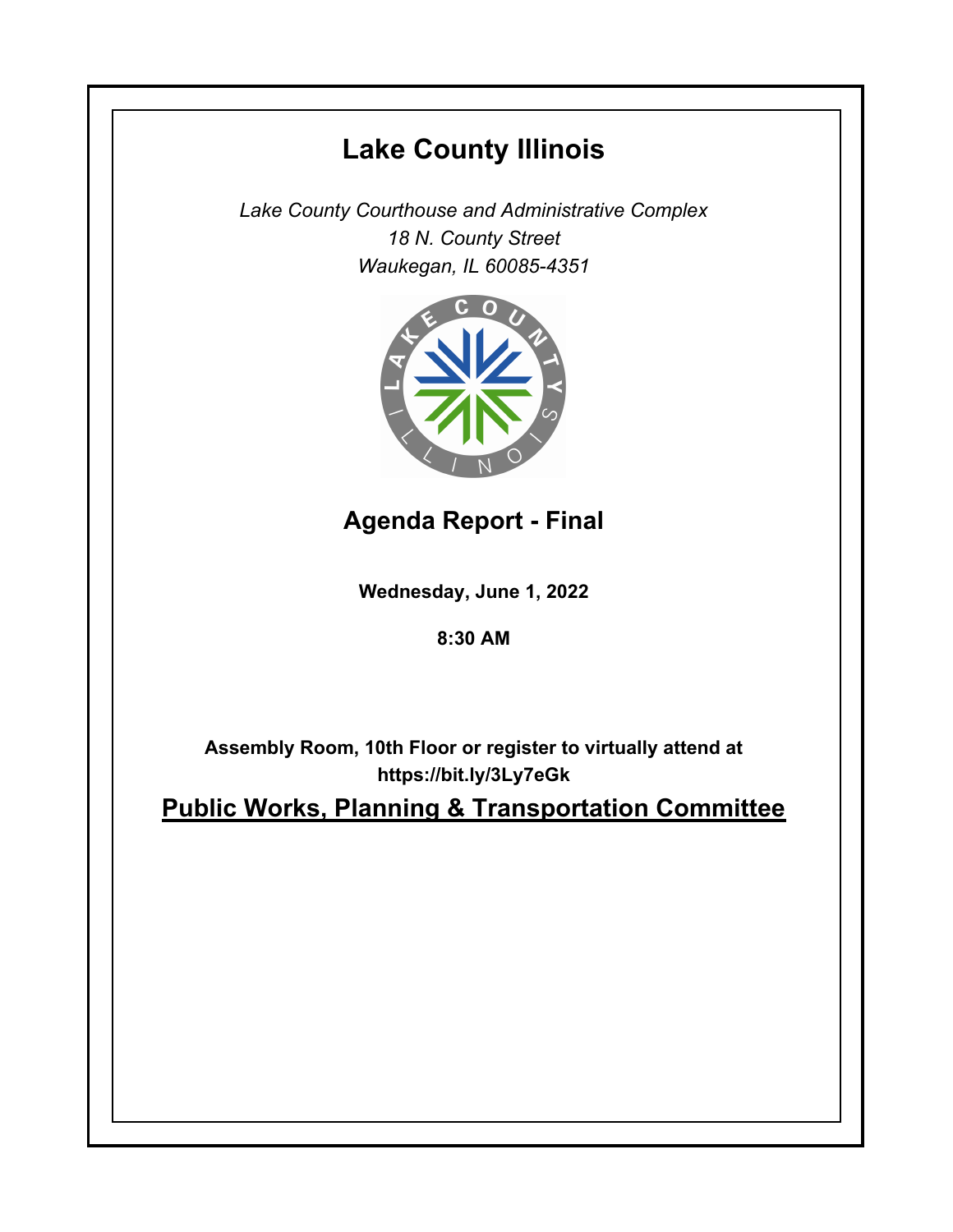**PUBLIC ATTENDANCE: The public can attend Lake County Committee and Board meetings (two options):** 

**(1) In-person attendance is on the 10th Floor of the County Administrative Tower (9th Floor, if necessary), 18 N. County Street, Waukegan, Illinois.**

**(2) Remote / virtual attendance through registration at: https://bit.ly/3Ly7eGk**

**RECORDING: Meetings, to include Public Comment, will be recorded.**

**PUBLIC COMMENT: The public will be afforded time to comment on matters related to the business of the County Board. A total of 30 minutes will be permitted for Public Comment and no more than three minutes per comment. In general, Public Comment on items not on the agenda will be presented near the beginning of the meeting. Public Comment on agenda items may be presented during consideration of that item. Individuals attending in-person or remotely may present their Public Comment during the meeting. Individuals not in attendance may provide written Public Comment that must be received by 3:00 p.m. the day prior to the meeting (emailed to PublicComment@Lakecountyil.gov or delivered to the County Board Office 18 N. County Street, Waukegan, Illinois (10th floor)).** 

**Public Comment will proceed in the following order: (1) Public Comment by individuals in attendance on the 10th Floor, (2) Public Comment by individuals who registered via the link on the front page of the agenda and are attending remotely / virtually, and then (3) written comments.** 

**Individuals providing Public Comment will provide the following information: \* Meeting: Public Works, Planning & Transportation Committee (Subject line for written Public Comment)**

- **\* Name (REQUIRED)**
- **\* Topic or Agenda Item # (REQUIRED)**
- **\* Street Address, City, State (Optional)**
- **\* Phone Number (Optional)**
- **\* Organization/Agency/etc. Represented (If representing yourself, put "Self")**

**\* \* \*To view County Board Rules, click here: https://bit.ly/3idRdrV \* \* \***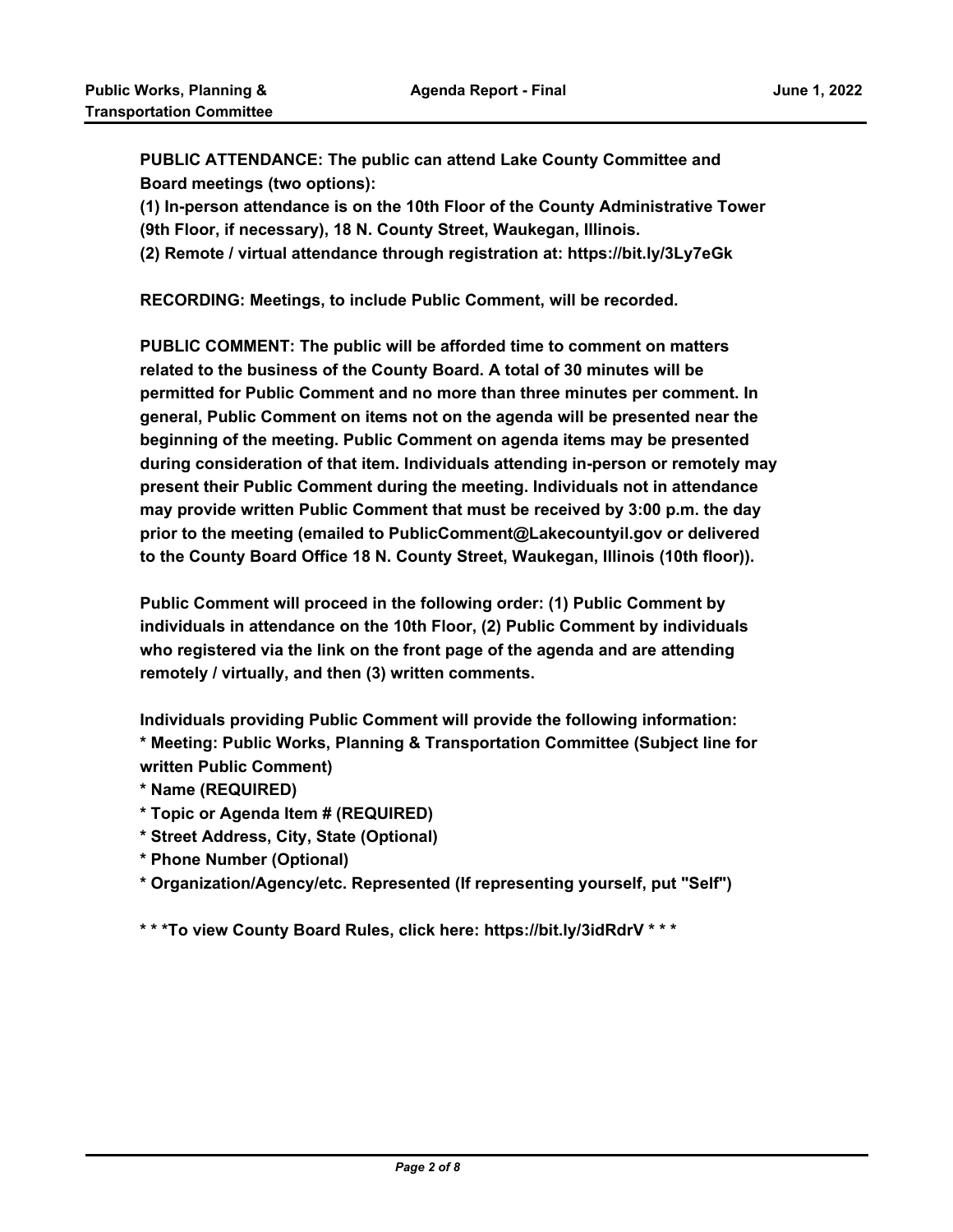- **1. Call to Order**
- **2. Pledge of Allegiance**
- **3. Roll Call of Members**
- **4. Addenda to the Agenda**
- **5. Public Comment (Items not on the agenda)**
- **6. Chair's Remarks**
- **7. Unfinished Business**
- **8. New Business**

**CONSENT AGENDA (Items 8.1 - 8.8)**

#### **\*APPROVAL OF MINUTES\***

**8.1 [22-0789](http://lakecounty.legistar.com/gateway.aspx?m=l&id=/matter.aspx?key=26575)**

Minutes from April 27, 2022.

*Attachments:* [PWPT 4.27.22 Final Minutes](http://lakecounty.legistar.com/gateway.aspx?M=F&ID=9cfeb56f-adae-47d7-8d20-a8a1a8161305.pdf)

**8.2 [22-0790](http://lakecounty.legistar.com/gateway.aspx?m=l&id=/matter.aspx?key=26576)** Minutes from May 4, 2022.

*Attachments:* [PWPT 5.4.22 Final Minutes](http://lakecounty.legistar.com/gateway.aspx?M=F&ID=e39c5fb3-4f2f-409e-a10a-978392938794.pdf)

## **\*DIVISION OF TRANSPORTATION\***

#### **8.3 [22-0771](http://lakecounty.legistar.com/gateway.aspx?m=l&id=/matter.aspx?key=26557)**

Joint committee action item approving Change Order Number Four consisting of an increase of \$16,828.32 for additions for the sidewalk and curb ramp improvements at the Quentin Road, at Illinois Route 22 intersection, contract.

- · Quentin Road, at Illinois Route 22, sidewalk and curb ramp improvements are under contract with Alliance Contractors, Inc., Woodstock, Illinois, in the amount of \$233,808.41 as approved by the County Board on June 8, 2021, and designated as Section 20-00090-16-SW.
- · Change Order Number Four consists of balancing quantities to final measurements and adjusting traffic signal equipment to fit the intent of the contract.
- · Change Orders need to be approved by the standing committees for cumulative net increases over 10 percent.
- · The sum of all contract change orders to date is \$39,997.29, which represents a 17.11 percent increase over the original awarded contract amount.

*Attachments:* [22-0771 Quentin Road at IL22, Committee Action Memo](http://lakecounty.legistar.com/gateway.aspx?M=F&ID=c68b2143-7e1b-4df5-90bf-56b83bb3779a.pdf)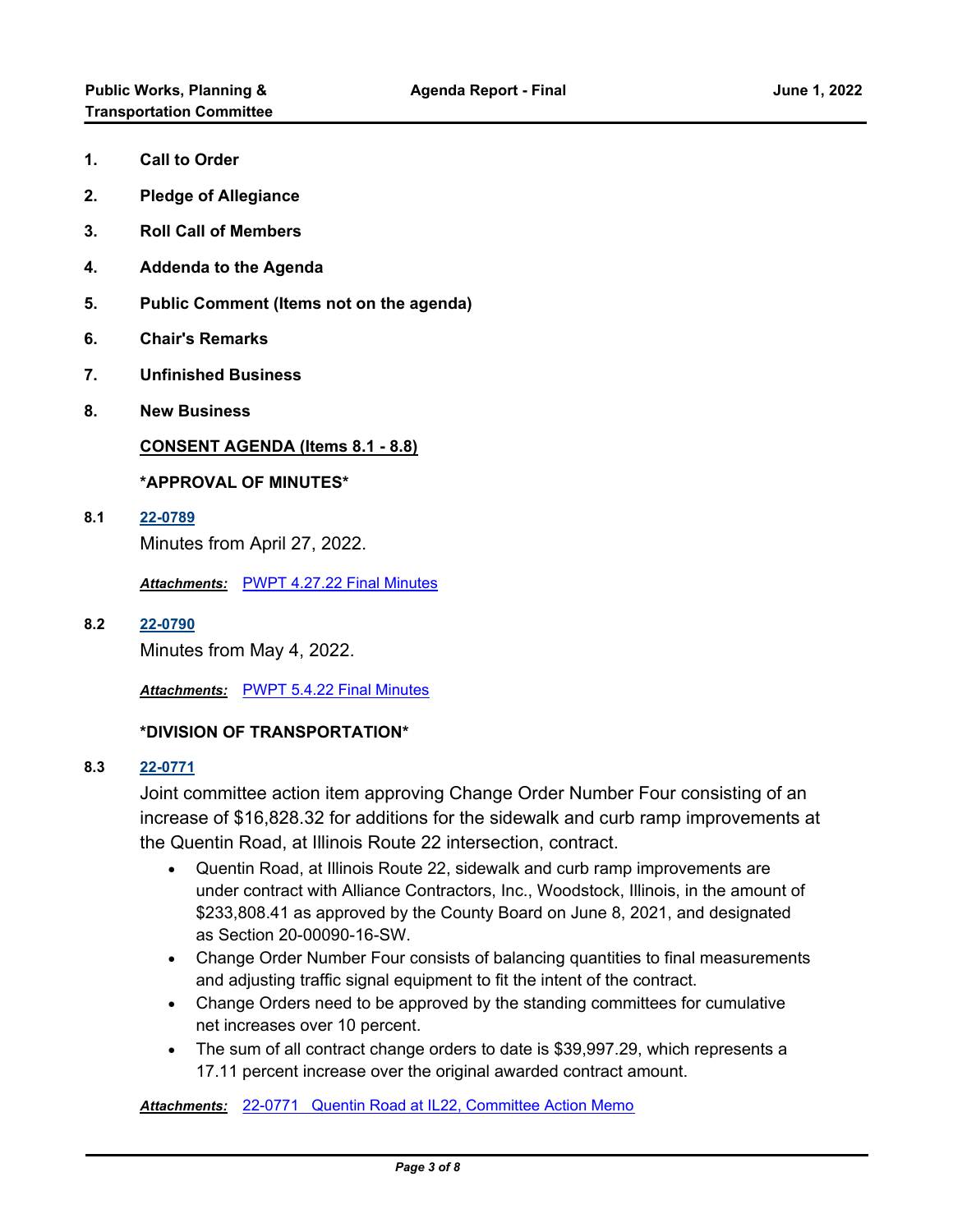[22-0771 Quentin Road at IL22, Change Order Number Four](http://lakecounty.legistar.com/gateway.aspx?M=F&ID=6e5fe082-dc6f-4dea-a323-0369f38b307b.pdf) [22-0771 Location Map, Quentin Rd at IL 22](http://lakecounty.legistar.com/gateway.aspx?M=F&ID=03004ae8-c755-4c7b-aae2-e51931d0d891.pdf)

[22-0771 Vendor Disclosure, Alliance](http://lakecounty.legistar.com/gateway.aspx?M=F&ID=174d2897-0c53-4a0e-9763-10053a4fd4f2.pdf)

# **8.4 [22-0772](http://lakecounty.legistar.com/gateway.aspx?m=l&id=/matter.aspx?key=26558)**

Joint committee action item approving Change Order Number Four consisting of an increase of \$17,714.69 for additions to the replacement of eight culverts on the Gages Lake Road and North Avenue contract.

- · The replacement of eight culverts on Gages Lake Road and North Avenue is under contract with Campanella and Sons, Inc., Wadsworth, Illinois, in the amount of \$268,429.16 as approved by the County Board on May 11, 2021, and designated as Section 20-00999-71-DR.
- · Change Order Number Four consists of additional expense due to unforeseen conditions where some culverts were nested inside of other pipes causing special removal to avoid nearby utility damage as well as unanticipated flagging to allow North Avenue to remain open to traffic.
- · Change Orders need to be approved by the standing committees for cumulative net increases over 10 percent.
- · The sum of all contract change orders to date is \$37,429.27, which represents a 13.94 percent increase over the original awarded contract amount.

[22-0772 Culverts 2020, Committee Action Memo](http://lakecounty.legistar.com/gateway.aspx?M=F&ID=d0698100-1945-49fe-adee-4f3071d6146b.pdf) *Attachments:* [22-0772 Culverts 2020, Change Order Number Four](http://lakecounty.legistar.com/gateway.aspx?M=F&ID=b091512b-dd77-4e26-9501-23db4da73b07.pdf) [22-0772 Location Map, Culvert Replacement 2020](http://lakecounty.legistar.com/gateway.aspx?M=F&ID=179d6d10-fce4-418c-9a0b-ad0ab9337c4b.pdf) [22-0772 Vendor Disclosure, Campanella and Sons](http://lakecounty.legistar.com/gateway.aspx?M=F&ID=e8846f8a-eb4b-4df8-8b82-c165296e3b72.pdf)

## **8.5 [22-0773](http://lakecounty.legistar.com/gateway.aspx?m=l&id=/matter.aspx?key=26559)**

Joint resolution authorizing a contract with Peter Baker and Son Company, Lake Bluff, Illinois, in the amount of \$70,332.23 for the resurfacing of West Townline Road in Avon Township, which will be improved under the Illinois Highway Code for a total of 0.24 miles.

- · There was a public call for bids, and a total of six bids were received, ranging from \$70,332.23 to \$97,456, and the lowest responsible bidder is Peter Baker and Son Company, Lake Bluff, Illinois, in the amount of \$70,332.23.
- · This improvement is designated as Section 22-02000-02-GM.
- No County funds are being used on this project.

[22-0773 Bid Tab, 2022 Avon Township](http://lakecounty.legistar.com/gateway.aspx?M=F&ID=bdee854e-1b8a-4297-a124-a1123e0af80e.pdf) *Attachments:*

[22-0773 Location Map, 2022 Avon Township](http://lakecounty.legistar.com/gateway.aspx?M=F&ID=25575343-06ac-43c4-b17a-ff0f8f07add0.pdf)

[22-0773 Vendor Disclosure, Peter Baker](http://lakecounty.legistar.com/gateway.aspx?M=F&ID=a1e5e1c5-308f-4561-8ebf-a447cdf686dd.pdf)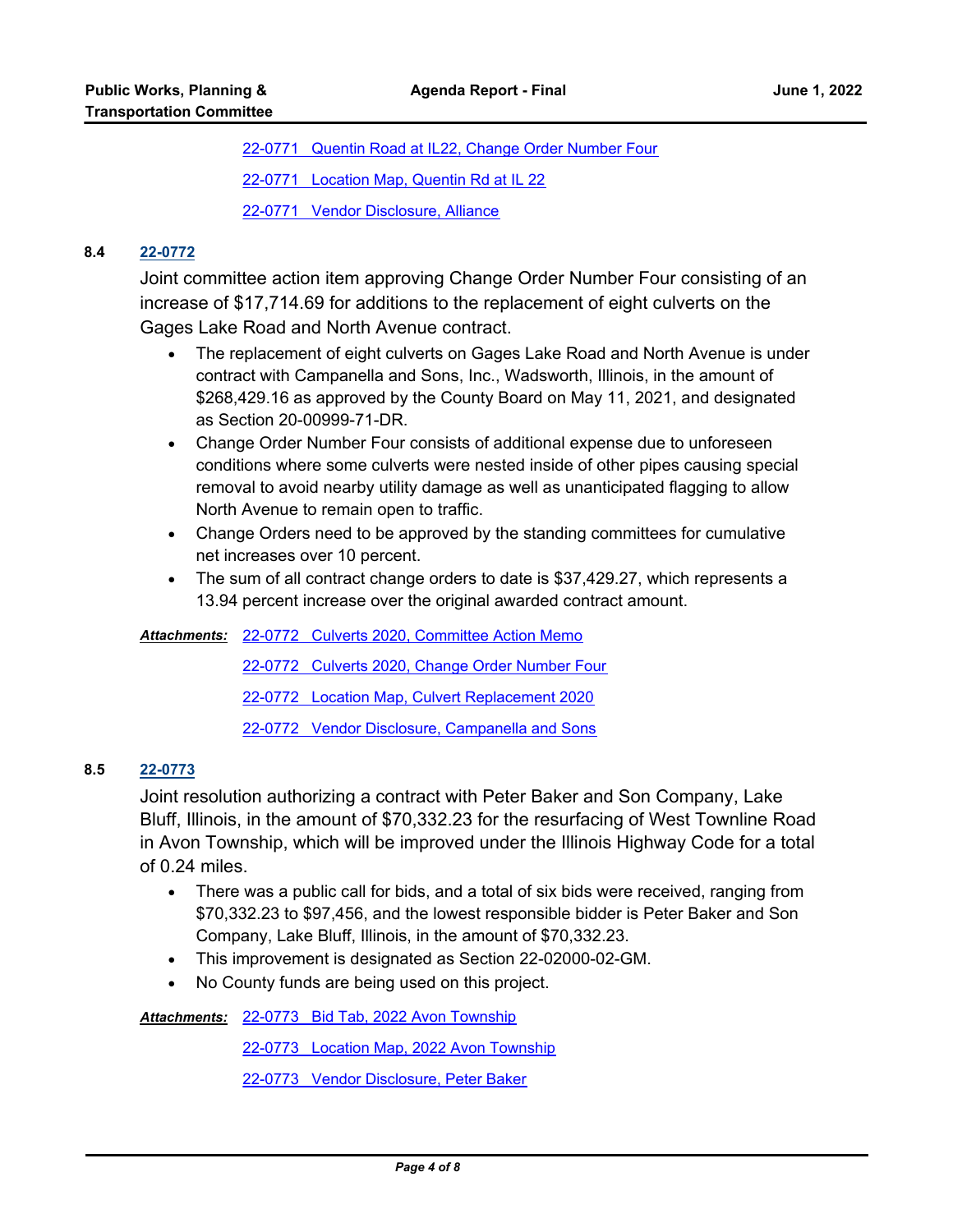## **8.6 [22-0774](http://lakecounty.legistar.com/gateway.aspx?m=l&id=/matter.aspx?key=26560)**

Joint resolution authorizing a contract with Superior Road Striping Inc., Melrose Park, Illinois, in the amount of \$1,020,486.62 for the removal and replacement of pavement markings, and the removal and replacement of pavement markers on various County highways, which will be improved under the Illinois Highway Code for a total of 99.17 centerline miles, and appropriating \$1,225,000 of Motor Fuel Tax funds.

- · The County maintains over 300 total centerline miles and more than 900 total lane miles of pavement markings and pavement markers for medians, lane lines, and cross walks.
- · There was a public call for bids, and a total of three bids were received, ranging from \$1,020,486.62 to \$1,724,496.26, and the lowest responsible bidder is Superior Road Striping Inc., Melrose Park, Illinois, in the amount of \$1,020,486.62.
- · This project is included in the Transportation Improvement Program, and designated as Section 22-00000-15-GM.

[22-0774 Bid Tab, 2022 Pavement Marking and Markers](http://lakecounty.legistar.com/gateway.aspx?M=F&ID=0a892c8b-e153-4c02-bddb-6a95c228fa1c.pdf) *Attachments:*

[22-0774 Vendor Disclosure, Superior Road Striping](http://lakecounty.legistar.com/gateway.aspx?M=F&ID=9f6b1870-76f0-456c-8141-691629fa20de.pdf)

## **8.7 [22-0776](http://lakecounty.legistar.com/gateway.aspx?m=l&id=/matter.aspx?key=26562)**

Joint resolution authorizing a three-year maintenance agreement with Midwest Software Solutions of Ann Arbor, Michigan, for the Traffic Collision Location System (TCLS) used by the Lake County Division of Transportation (LCDOT) at a cost of \$35,785 and appropriating \$43,000 of ¼% Sales Tax for Transportation funds.

- · LCDOT is a licensed user of the TCLS software for its traffic crash analysis.
- · The existing maintenance agreement with TCLS will expire on August 31, 2022.
- · This resolution authorizes a three-year maintenance agreement with Midwest Software Solutions of Ann Arbor, Michigan, beginning September 1, 2022, and ending August 31, 2025.
- · This project is included in the Transportation Improvement Program, and is designated as Section 22-00000-17-EG.

[22-0776 Agreement, TCLS](http://lakecounty.legistar.com/gateway.aspx?M=F&ID=a0bd79e0-e651-4223-8605-d099ef14a7b2.pdf) *Attachments:*

[22-0776 Vendor Disclosure, Midwestern Software Solutions](http://lakecounty.legistar.com/gateway.aspx?M=F&ID=03199f0d-68cf-4527-a774-fc58cd2620e5.pdf)

## **8.8 [22-0777](http://lakecounty.legistar.com/gateway.aspx?m=l&id=/matter.aspx?key=26563)**

Joint resolution appropriating \$75,000 of County Bridge Tax funds for Fiscal Year (FY) 2022 engineering services, inspection services, water quality monitoring services, watershed workgroup dues, and materials needed to meet the requirements of the Illinois Environmental Protection Agency (IEPA) General National Pollutant Discharge Elimination System (NPDES) ILR40 Permit for Lake County.

• Lake County is a municipal separate storm sewer system (MS4) community that is required to comply with the IEPA General NPDES ILR40 Permit that became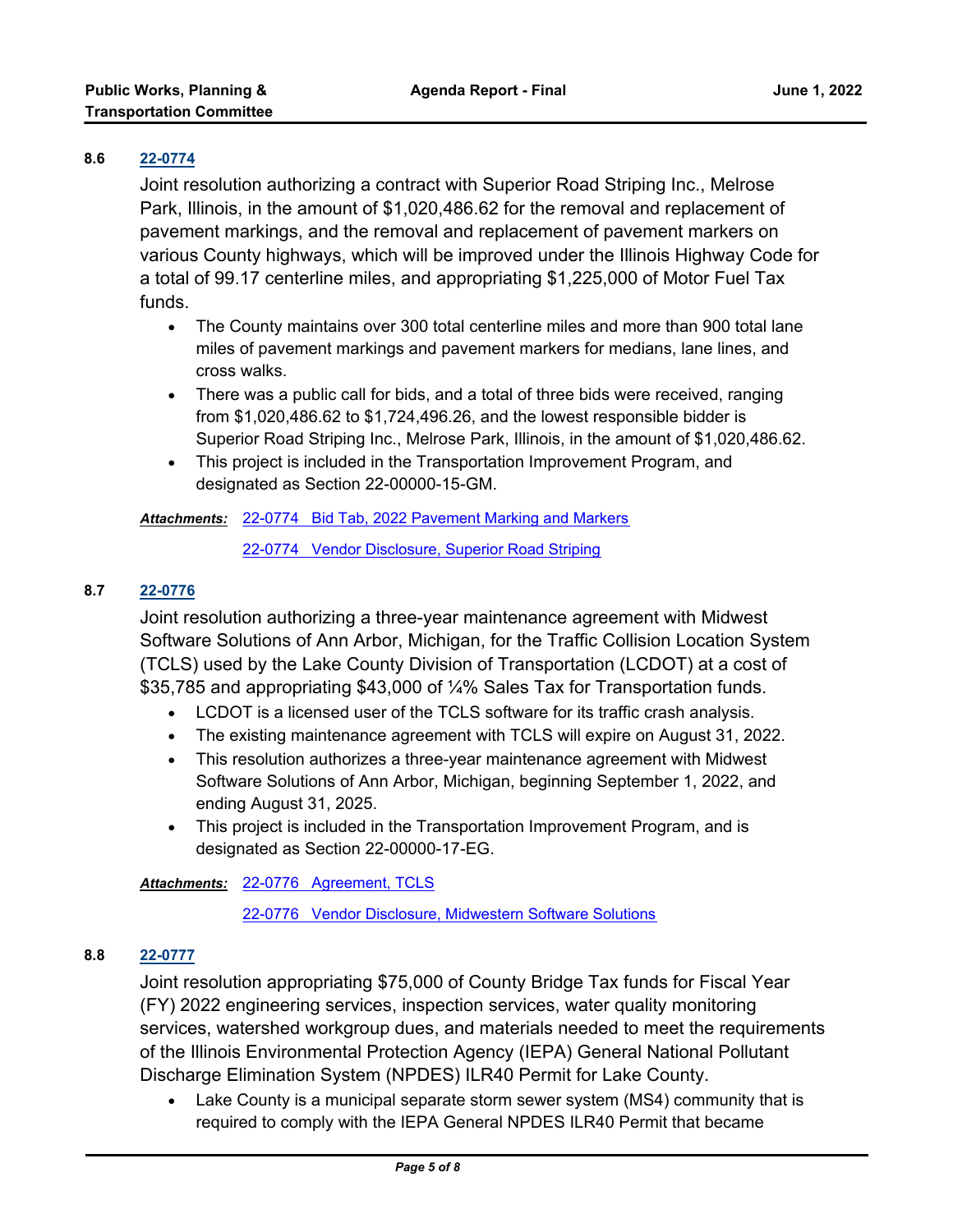effective on March 1, 2016.

· Permit requirements include new program enhancements, implementation of Best Management Practices, watershed workgroup participation, and water quality monitoring activities that will require the use of engineering and miscellaneous services, contract services, dues, and materials, and is designated as Section 22- 00000-19-GM.

## **REGULAR AGENDA**

# **\*DIVISION OF TRANSPORTATION\***

## **8.9 [22-0775](http://lakecounty.legistar.com/gateway.aspx?m=l&id=/matter.aspx?key=26561)**

Joint resolution authorizing a contract with Campanella and Sons, Inc., Wadsworth, Illinois, in the amount of \$781,374.27 for construction of the 21st Street culvert replacement in Wadsworth, Illinois, and appropriating a supplemental amount of \$150,000 of County Bridge Tax funds for the construction of the improvement.

- · There is an existing triple-cell 60-inch metal culvert under 21st Street, east of Delany Road, that is at the end of its service life and needs to be replaced with a 12-foot by 6-foot precast concrete box culvert.
- · There was a public call for bids, and a total of four bids were received, ranging from \$781,374.27 to \$1,410,618.78, and the lowest responsible bidder is Campanella and Sons, Wadsworth, Illinois, in the amount of \$781,374.27.
- · This project is included in the Transportation Improvement Program with construction in 2022, and designated as Section 21-00176-06-DR.

[22-0775 Bid Tab, 21st St Culvert Replacement](http://lakecounty.legistar.com/gateway.aspx?M=F&ID=e5e09633-d342-4f0a-b62f-46f1c482225d.pdf) *Attachments:*

[22-0775 Bid Justification, 21st St. Culvert Replacement](http://lakecounty.legistar.com/gateway.aspx?M=F&ID=3da66f6f-bf8f-4d87-acce-3bcf0be52098.pdf)

[22-0775 Location Map, 21st Street Culvert](http://lakecounty.legistar.com/gateway.aspx?M=F&ID=942b31b2-10f5-415c-8afd-c998128d3fd5.pdf)

[22-0775 Vendor Disclosure, Campanella and Sons](http://lakecounty.legistar.com/gateway.aspx?M=F&ID=4b96a397-9f34-4787-9ed3-cca107573a50.pdf)

## **8.10 [22-0778](http://lakecounty.legistar.com/gateway.aspx?m=l&id=/matter.aspx?key=26564)**

Joint resolution appropriating \$600,000 of ¼% Sales Tax for Transportation funds for materials required to fabricate and install wayfinding signage along Lake County regional bike paths.

- · In order to fabricate and install wayfinding signage along regional bike paths, the Lake County Division of Transportation must purchase wayfinding signage materials.
- · These materials include supplies such as sign posts, sign bases, sign blanks, and printing materials.
- · The initial implementation is anticipated to include the North Shore Bike Path, Skokie Valley Bike Path, and Robert McClory Bike Path.
- · This project is included in the Transportation Improvement Program, and designated as Section 18-00999-49-BT.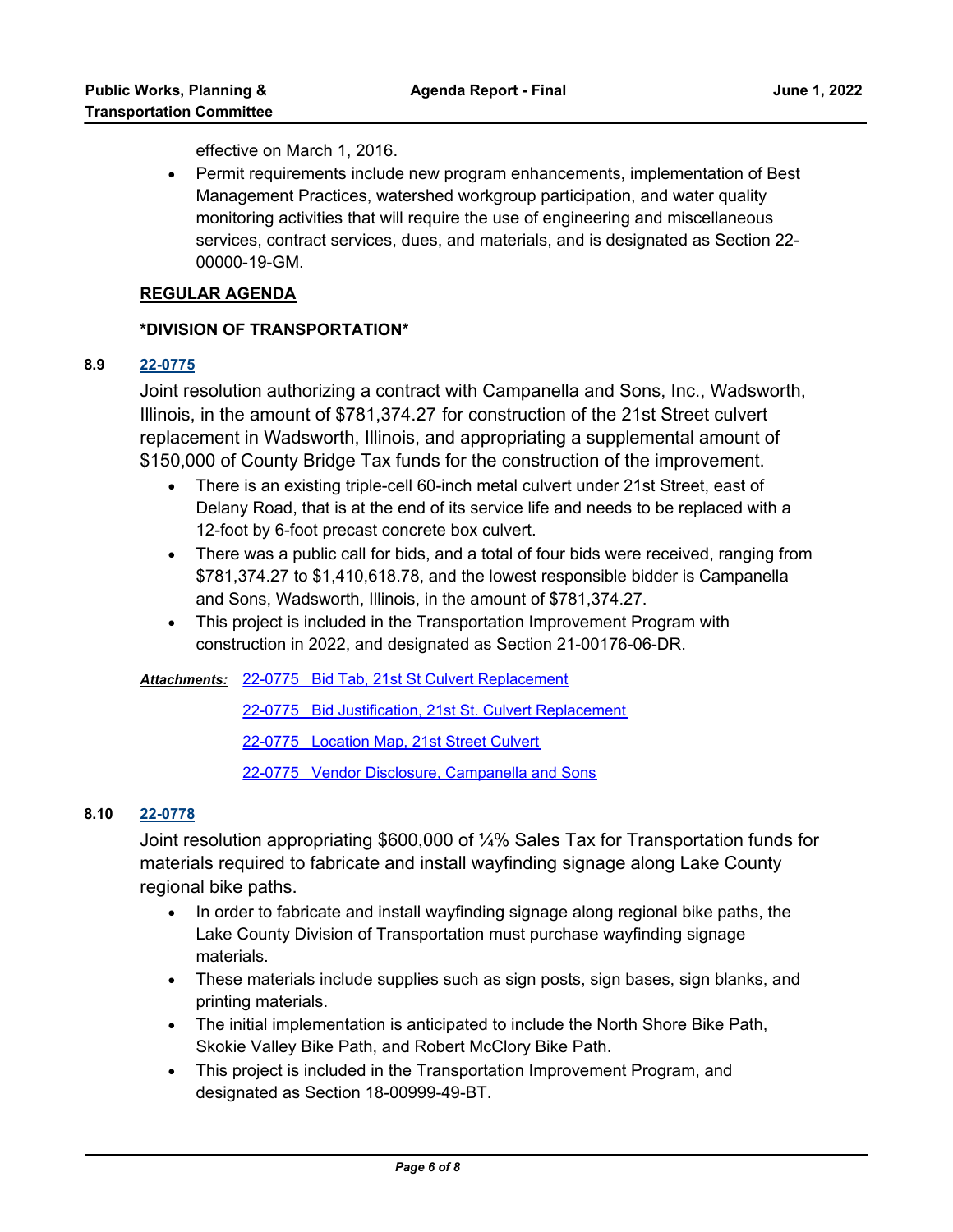## **8.11 [22-0779](http://lakecounty.legistar.com/gateway.aspx?m=l&id=/matter.aspx?key=26565)**

Presentation of the Proposed 2022-2027 Transportation Improvement Program.

Attachments: [22-0779 Presentation Proposed Program](http://lakecounty.legistar.com/gateway.aspx?M=F&ID=bbdae888-0f3b-477a-bf0a-f1ceabb85821.pdf) [22-0779 Map of Preservation Projects](http://lakecounty.legistar.com/gateway.aspx?M=F&ID=fa7b3ebc-c658-4d78-8b38-e0d7143f14ff.pdf) [22-0779 Map of Modernization Projects](http://lakecounty.legistar.com/gateway.aspx?M=F&ID=8c90fb2c-0387-465c-a451-f005b484ecca.pdf) [22-0779 Map of Non-Motorized Projects](http://lakecounty.legistar.com/gateway.aspx?M=F&ID=f4f84efa-7a78-42c3-ab2d-bd707853a07d.pdf) [22-0779 Map of Expansion Projects](http://lakecounty.legistar.com/gateway.aspx?M=F&ID=2677648b-0f2a-4087-ac7e-abd004142786.pdf) [22-0779 Funding Report Summary TIP](http://lakecounty.legistar.com/gateway.aspx?M=F&ID=8c9ce581-03ce-4fe6-935e-1824a7928a70.pdf) [22-0779 Funding Report Detailed TIP](http://lakecounty.legistar.com/gateway.aspx?M=F&ID=263c7b5b-43be-4126-a52e-3ae98d517468.pdf)

# **8.12 [22-0022](http://lakecounty.legistar.com/gateway.aspx?m=l&id=/matter.aspx?key=25804)**

Director's Report - Division of Transportation.

# **\*PUBLIC WORKS\***

## **8.13 [22-0786](http://lakecounty.legistar.com/gateway.aspx?m=l&id=/matter.aspx?key=26572)**

Joint resolution authorizing the execution of Second Amendment to the 2014 Amended and Restated Agreement for Retail Sanitary Sewer Service between Lake County and the Village of Kildeer.

- · The County and the Village entered into an Intergovernmental Agreement on October 14, 2014, to provide retail sanitary sewer to portions of the Village of Kildeer.
- · The Village now seeks to expand the Retail Agreement's service area to a property which is currently outside of the existing service area but was recently annexed by the Village and is adjacent to an existing property within the service area.
- · The Village has permitted the construction of a Thornton's Gas Station on the property at Plum Grove Road and Rand Road (Illinois Route 12)
- · The County has determined that the extension of retail sanitary sewage service to the new property is feasible.
- · The Amendment to the Agreement was approved by the Kildeer Village Board on April 19, 2022.
- · This resolution authorizes the execution of a Second Amendment to the 2014 Amended and Restated Agreement for Retail Sanitary Sewer Service.
- · In accordance with County Board Rules, the State's Attorney's Office has reviewed this Intergovernmental Agreement prior to action by the County Board.

*Attachments:* [22-0768 Kildeer Signed 2nd Amend to IGA-Thorntons-Sewer IGA](http://lakecounty.legistar.com/gateway.aspx?M=F&ID=f520a3a3-bd75-473f-b799-8cc15a86565d.pdf)

## **8.14 [22-0024](http://lakecounty.legistar.com/gateway.aspx?m=l&id=/matter.aspx?key=25806)**

Director's Report - Public Works.